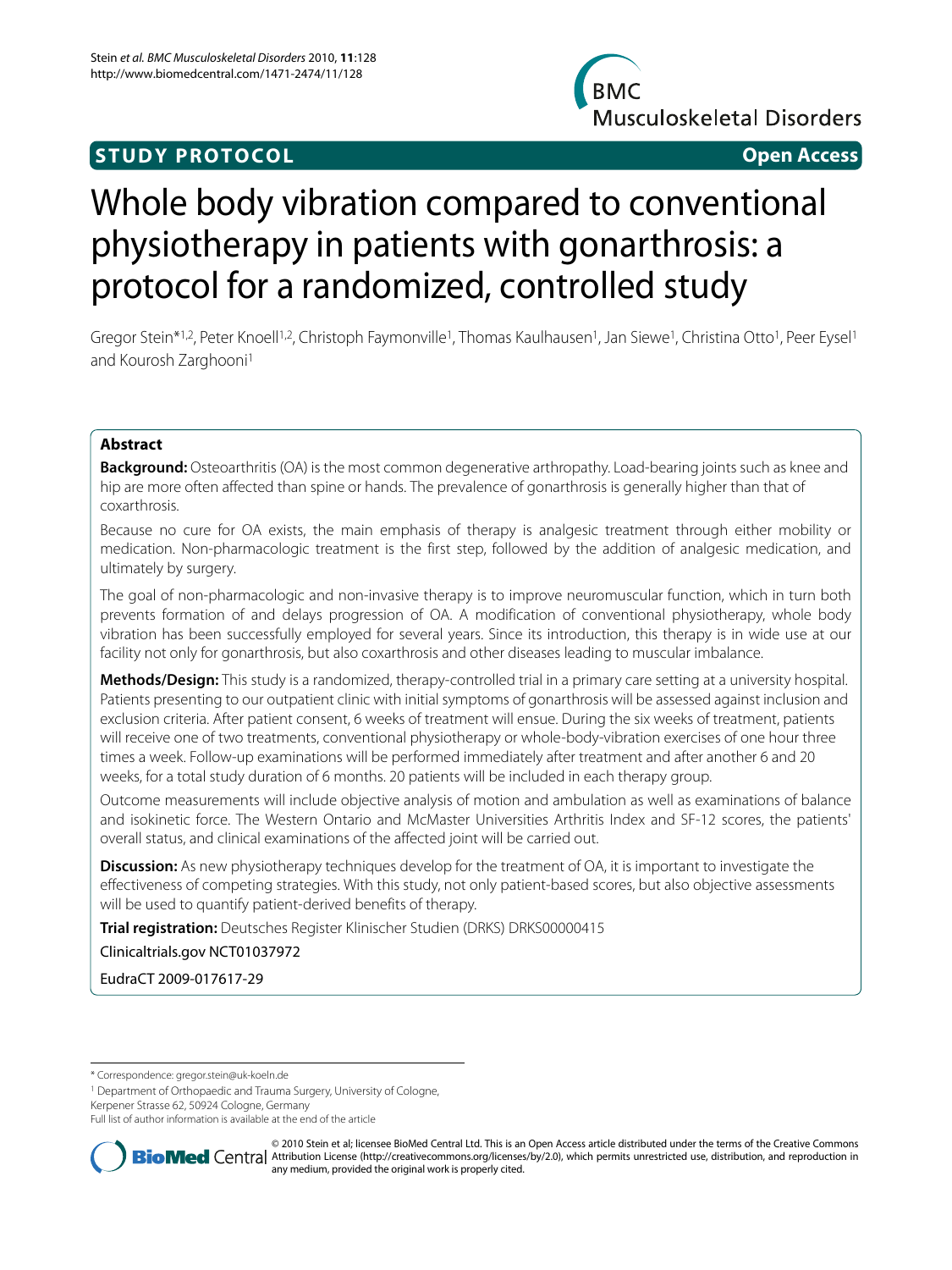# **Background**

Osteoarthritis (OA) is the most common degenerative arthropathy. Patients affected by this disease suffer from numerous sequelae, and costs of treatment are high enough to have socio-economic relevance [\[1](#page-3-0)-[3\]](#page-3-1). Prevalence of OA rises steadily with advancing age, and women are more typically affected than men [\[4](#page-3-2)[-6](#page-3-3)]. Load-bearing joints in particular such as knee and hip are more often affected than spine or hands. Prevalence and incidence of clinical symptoms, and radiologically confirmed gonarthrosis range from 1.6 - 9.4% and 240 out of 100.000 [\[7](#page-4-0)[,8](#page-4-1)]. The prevalence of gonarthrosis is usually higher than that of coxarthrosis, particularly in middle-aged patients [\[9](#page-4-2)].

Gonarthrosis is commonly defined as a degenerative, non-infectious disease of the knee joint. Morphologically, arthrosis is characterized by progressive loss of cartilage, sclerosis of the subchondral osseous structures, and partial involvement of the synovia [[10\]](#page-4-3).

The cardinal symptom of gonarthrosis is pain that is usually activity-related and is intensified by weight-bearing. Initially, the pain has an episodic character and can be relieved by rest, but with disease progression the pain intensifies and becomes more constant.

When patients present with severe pain, motor impairment, or joint effusion, the arthrosis is refered to as activated [\[9](#page-4-2)].

Further clinical signs of gonarthrosis are crepitus, palpable osteophytes, coarsening of joint contour, varus or valgus deformity, and joint instability. Because almost 40% of patients with OA are asymptomatic, Kellgren and Lawrence introduced a set of radiologic criteria in 1957. A more specific classification was developed in 1986 by the American Rheumatism Association (ARA), now called the American College of Rheumatology (ACR). These criteria have been validated and include several clinical and radiographic examinations [\[11](#page-4-4)]. As long as no cure exists, the main emphasis of OA treatment is analgesia, through either increasing mobility or medication administration. Initially, non-pharmacologic therapies are attempted, followed by the addition of medication, and ultimately surgical intervention [[12](#page-4-5)-[14\]](#page-4-6).

For non-pharmacologic and non-invasive therapy, the goal of treatment is to optimize neuromuscular function, which acts both to prevent as well as to delay progression of the disease [\[15](#page-4-7)]. Muscle training to correct imbalance, relieve the joints, and invigorate surrounding structures is essential to this therapy. The goals of treatment are twofold--to provide analgesia for patients, but also to delay the need for pharmacotherapy. Because of this, certain enhancements to conventional physiotherapy have been introduced. One such modification is the use of whole body vibration devices, available since 2001. For this, patients stand on a vibrating plate with adjustable amplitude and frequency. The idea is to activate counter-

regulatory contractions through the distension of reflexes, which leads to fine-tuning of the neuromuscular spindles. Since its introduction, this therapy has been used widely at our facility not only for gonarthrosis, but also coxarthrosis and other diseases causing muscular imbalance.

Various studies have identified a number of results after the use of whole body vibration. For instance, improvements in muscular strength and coordination as well as an arrest of muscle atrophy have been observed [[16,](#page-4-8)[17\]](#page-4-9). It also improves osseous metabolism [[18\]](#page-4-10).

The general assumption is that whole body vibration causes minor stress of the joint affected by OA. Examining women with gonarthrosis, Trans et al. found that whole body vibration led to increased muscle formation and improved proprioception [[19\]](#page-4-11). Male patients have not yet been assessed.

Clearly, an investigation of the use of whole body vibration in men alone would be an interesting clinical study. However, because the success of treatment has so far been measured mostly using questionnaires, we also thought it expedient to introduce validated questionnaires like WOMAC and SF-12, and also assess balance, mobility, and general function of the lower legs. By these means, we should achieve some outlook of this technique from a long-term perspective.

# **Objective**

The objective of this study is to compare the effects of physiotherapy alone or physiotherapy conducted with a whole body vibration device for the treatment of mild to moderate symptomatic gonarthrosis. The study would be conducted in a primary care setting at a university hospital. Questionnaire assessments relating to clinical outcome as well as objective analysis of ambulation and balance will be performed.

# **Methods and Design**

The study is designed as a randomized, therapy-controlled trial in a primary care setting at a university hospital. Patients presenting to our outpatient clinic with earlystage gonarthrosis will be assessed against study inclusion and exclusion criteria. After patient informed consent, 6 weeks of therapy will ensue. Follow-up examinations will be performed immediately after treatment and after another 6 and 20 weeks, for a total study duration of 6 months.

Source of funding for the study is the "Deutsche Arthrose Hilfe e.V.", a non-profit patients support group promoting scientific research on osteoarthritis. Funding has been used for the conduction of therapy, sample size calculations, Womac and SF-12 licenses and for equipment acquisition.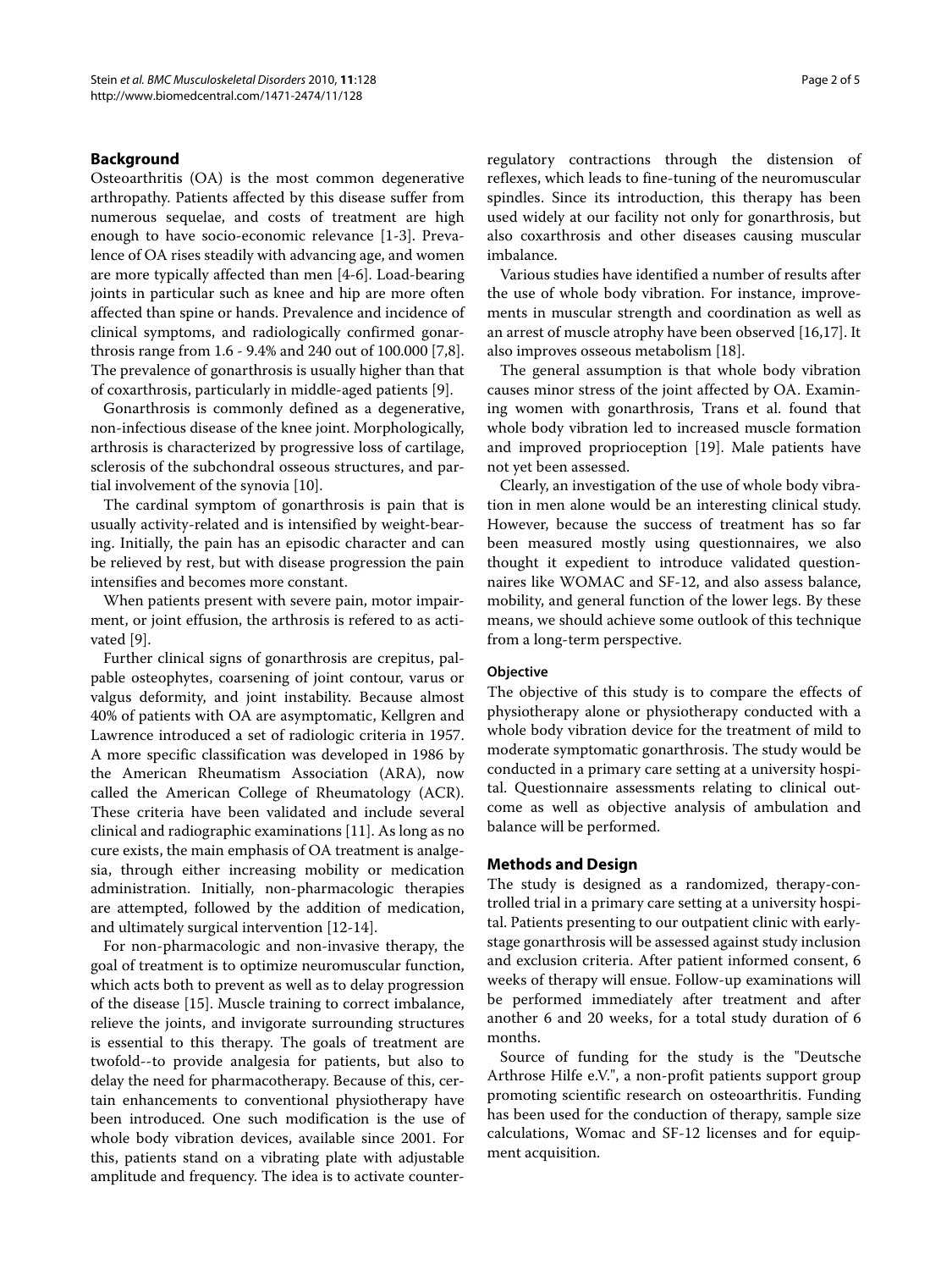Experimental research in this trial will be performed with the approval of the ethics committee of the medical faculty of the University of Cologne under the reference number 10-006. Research carried out in the trial will be in compliance with the Helsinki Declaration.

## **Participants and recruitment**

Patients aged 30 - 80 years presenting to our outpatient clinic with symptoms of early-stage gonarthrosis are eligible for the trial. Further inclusion criteria are summarized in the appendices.

Patients participating in parallel interventional studies as well as patients suffering from severe gonarthrosis are excluded from this study. The exclusion criteria are summarized in the appendices.

# **Interventions**

During the six weeks of treatment, patients will receive one of two treatments:

- $\blacksquare$  Conventional physiotherapy
- $\blacksquare$  Whole-body-vibration exercises

# *Conventional physiotherapy*

Patients in this study group will attend physiotherapeutic exercise sessions of one hour three times a week for six weeks. The sessions consist of aerobic and muscle strengthening as well as coordination exercises. Patients will practice activities of daily living. The goals of these exercises are to improve joint stability, optimize knee and ankle proprioception, and advance neuromuscular innervation of the lower extremity and thereby suppress pathologic motion patterns. This should lead to optimized mobility, increased stability, and thus more endogenous analgesia of the affected joint.

# *Whole body vibration*

Patients in this study group will attend whole body vibration exercise sessions of one hour three times a week for six weeks, using the Galileo<sup>®</sup> Fitness device. Initial training sessions will focus on patient acclimatization, and afterwards improved on muscular capacity and body coordination. During exercise sessions, patients will do 6 training cycles of 3 minutes each. The goals of this treatment are improved proprioception of the ankle and knee joints, as well as optimization of neuronal reactivation of the muscles and thereby improved joint stability. This should also increase endogenous analgesia.

# **Outcome measures and assessments**

The primary outcome measure is the patients' evaluation of improvement on the visual analogue scale of the WOMAC indices for pain and activities of daily life, comparing baseline and post-treatment. The secondary outcome measures summarized in the appendices will also be assessed at baseline and after 6, 12, and 26 weeks.

The WOMAC index is a validated patient questionnaire used to evaluate coxarthrosis and gonarthrosis by evaluating symptoms and motor impairment in daily life [[20,](#page-4-12)[21\]](#page-4-13). Use of this index in clinical studies is recommended by OARSI and EMEA and has received approval from many studies [[20\]](#page-4-12).

Functional motion analysis, the Modified Clinical Test of Sensory Interaction in Balance, the Tandem Walk Test, and the Rhythmic Weight Shift Test will be performed using the Leonardo Mechanography Gangway (Novotec Inc., Pforzheim, Germany) and the Balance Master Analysis System (Neurocom Inc., Clackamas, USA). These will provide reliable data on essential parts of ambulation, e.g. stride length, speed of movement, shifting of balance point, force, power, and workload.

Overall patient status is recommended as a secondary endpoint by EMEA and GREES [[11,](#page-4-4)[22\]](#page-4-14). According to the recommendations of Bellamy et al. [\[23](#page-4-15)], study participants will be asked questions regarding symptoms of the treated and other joints as well as subjective health status.

The Osteoarthritis Research Society International (OARSI) and the Outcome Measures in Rheumatology Committee (OMERACT) have developed common criteria to assess patient response to therapy for OA [\[24](#page-4-16)[,25](#page-4-17)]. The criteria assess improvements of pain, affected joint function, as well as overall patient status.

The SF-12 score uses subjective patient responses to measure success of therapy and thereby evaluate quality of life. SF-12 is the abbreviated version of the SF-36 Health Survey and contains 12 items representing 8 dimensions of physical and mental fitness. In our study, the validated German translation will be used [[26\]](#page-4-18).

The clinical examination of the knee joint will assess intraarticular effusion as well as range of motion.

Finally, the isokinetic force of the knee will be measured using a calibrated "Biodex System 3" (Biodex Medical Systems Inc., Shirley, NY, USA). The maximum isometric force will be measured first by extending and then by flexing the knee.

# **Sample size**

It is assumed that the standard deviation of the therapeutic effects is  $σ = 19$  mm. Furthermore, no difference between the effects of the different therapy groups is expected. The relevant difference in the scores used for primary outcome is defined as 20 mm. By postulating 80% power using a level of significance of 2.5%, a total number of 31 test patients is needed. When considering a potential drop-out of 4 patients per treatment group, a total of 40 patients will be included into the study.

#### **Randomization**

The randomization of patients into the groups of intervention and control is achieved by using blocks of ran-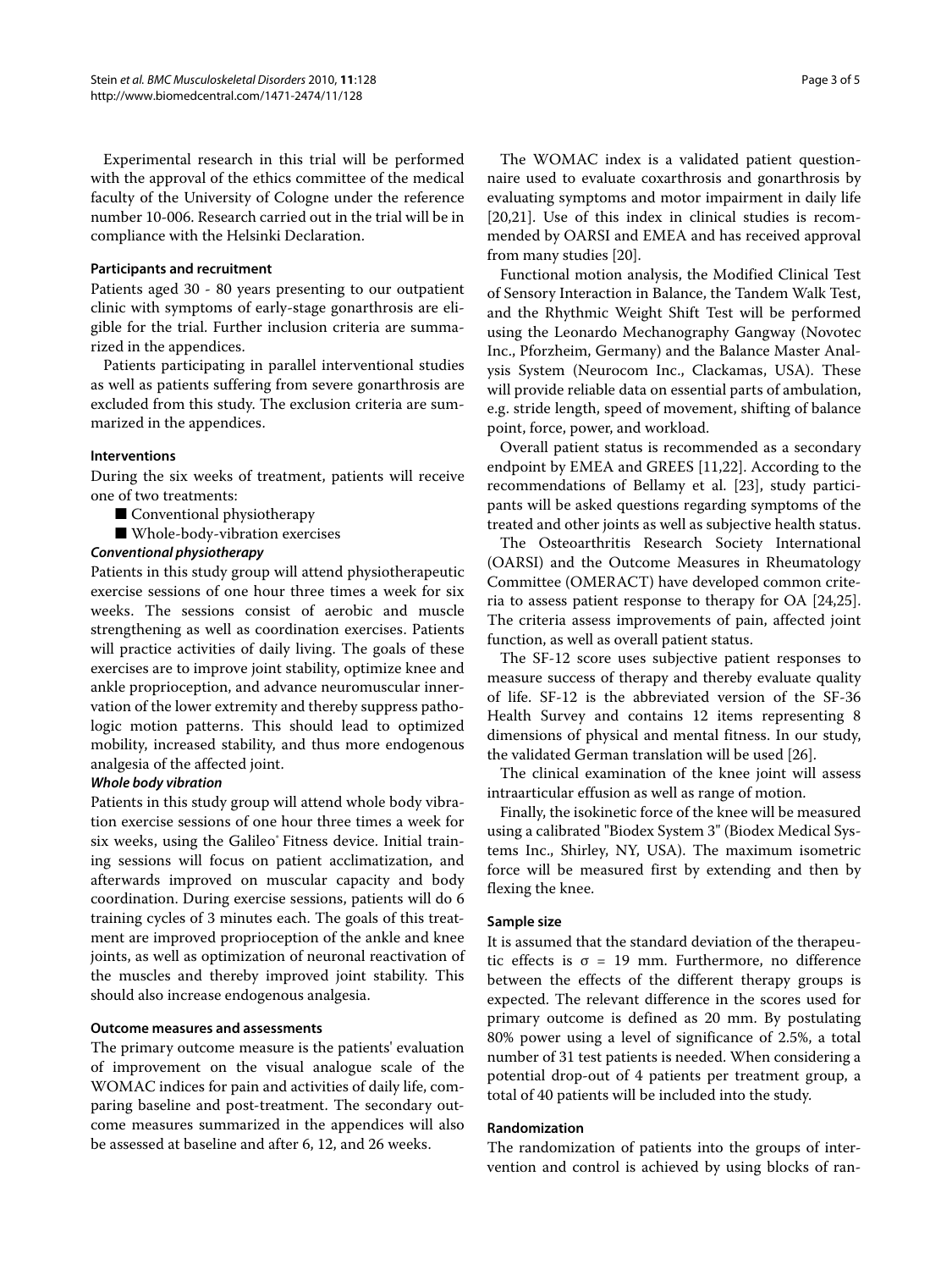domized size. The groups itself are furthermore stratified into gender groups. Technically a locked container with sequentially numbered envelopes is used. The random allocation sequence was generated by the institute of medical statistics, informatics and epidemiology of the university conducting the trial. Enrollment and randomization will be executed by the investigator.

# **Discussion**

OA remains a major disease in the field of musculoskeletal disorders. Patients presenting with early-stage OA are typically treated with non-curative therapies such as analgesics. Until a cure is found, therapy focused on the roots of symptomatic complaints should be used as well to bridge the gap between disease onset and operative therapy such as partial or total joint replacement. Conventional physiotherapy is well established as one alternative for this bridge. However, new treatment methods like whole body vibration training also seek to improve muscle coordination and thereby optimize affected joint loading. Because both conventional physiotherapy and whole body vibration have co-existed for several years, we can now compare them in an attempt to optimize non-operative treatment for patients with OA.

# **Appendix**

Inclusion criteria:

- Age 30 80 years
- Body weight less than or equal to 160 kg
- Body-Mass-Index less than  $40 \text{ kg/m}^2$
- Outpatient
- Legal competence
- Signed informed consent
- Uni- or bilateral gonarthrosis according to ACR criteria
- WOMAC-pain index (visual analogue scale) of 30- 70 mm
- Gonarthrosis stage II-III according to Kellgren and Lawrence
- Exlusion criteria:
	- Participation in parallel interventional studies
- Bilateral gonarthrosis with WOMAC Pain index ≥ 70 mm
- Dominant femoro-patellar gonarthrosis
- Previous surgery during the past 6 months (exception: meniscus surgery: past 3 months)
- Injury of the study joint during the last 6 months
- Secondary rheumatoid or septic arthrosis or sys-
- temic diseases affecting the study joint
- Activated gonarthrosis with intraarticular effusion
- Body weight  $> 160$  kg or body mass index  $> 40$  kg/m<sup>2</sup>
- Analgesic therapy with steroidal drugs

- Physiotherapy of the lower extremities during the past 6 weeks

- Existing endoprothesis in the lower extremities Secondary outcome measures:

- Functional motion analysis (Walk Across Test)
- Modified Clinical Test of Sensory Interaction in Balance
- Tandem Walk Test
- Rhythmic Weight Shift Test
- WOMAC<sup>®</sup> global index
- Overall patient status
- Response using the criteria of OMERACT-OARSI
- Quality of life measured by SF-12®
- Clinical examination of the knee joint
- Isokinetic measurement of forces in the knee joint

#### **Competing interests**

The authors declare that they have no conflicting or competing interests in carrying out this study. Deutsche Arthrose-Hilfe e.V., a non-profit patient support organization, will support the study. None of the authors receives or has received any funding from the Deutsche Arthrose-Hilfe e.V. Deutsche Arthrose-Hilfe e.V. has not been involved in the design of the study and will not be involved in analysis of the data and publications.

# **Authors' contributions**

GS and KZ prepared the study and participated in its design and conduction. GS conceived of the study. All authors revised the manuscript and participated in the conduction of the study. All authors read and approved the final manuscript.

#### **Acknowledgements**

Hans-Philipp Springorum contributed in the acquisition of funding and general revision of the manuscript. Peer Eysel generally supervises the research group and provides general support.

Source of funding for the study is the "Deutsche Arthrose Hilfe e.V.", a non-profit patients support group promoting scientific research on osteoarthritis.

#### **Author Details**

1Department of Orthopaedic and Trauma Surgery, University of Cologne, Kerpener Strasse 62, 50924 Cologne, Germany and 2Clinical trials centre, BMBF 01KN0706, University of Cologne, Kerpener Strasse 62, 50924 Cologne, Germany

#### Received: 14 April 2010 Accepted: 21 June 2010 Published: 21 June 2010

#### **References**

- <span id="page-3-0"></span>1. Adams ME, Atkinson MH, Lussier AJ, Schulz JI, Siminovitch KA, Wade JP, Zummer M: The role of viscosupplementation with hylan G-F 20 (Synvisc) in the treatment of osteoarthritis of the knee: a Canadian multicenter trial comparing hylan G-F 20 alone, hylan G-F 20 with nonsteroidal anti-inflammatory drugs (NSAIDs) and NSAIDs alone**.** Osteoarthritis Cartilage 1995, 3(4):213-25.
- 2. Pelletier JP, Martel-Pelletier J: The pathophysiology of osteoarthritis and the implication of the use of hyaluronan and hylan as therapeutic agents in viscosupplementation**.** J Rheumatol Suppl 1993, 39:19-24.
- <span id="page-3-1"></span>3. Wobig M, Bach G, Beks P, Dickhut A, Runzheimer J, Schwieger G, Vetter G, Balazs E: The role of elastoviscosity in the efficacy of viscosupplementation for osteoarthritis of the knee: a comparison of hylan G-F 20 and a lower-molecular-weight hyaluronan**.** Clin Ther 1999, 21(9):1549-62.
- <span id="page-3-2"></span>4. Cunningham LS, Kelsey JL: Epidemiology of musculoskeletal impairments and associated disability**.** Am J Public Health 1984, 74(6):574-9.
- 5. Mikkelsen WM, Dodge HJ, Duff IF, Kato H: Estimates of the prevalence of rheumatic diseases in the population of Tecumseh, Michigan, 1959-60**.** J Chronic Dis 1967, 20(6):351-69.
- <span id="page-3-3"></span>6. van Saase JL, van Romunde LK, Cats A, Vandenbroucke JP, Valkenburg HA: Epidemiology of osteoarthritis: Zoetermeer survey. Comparison of